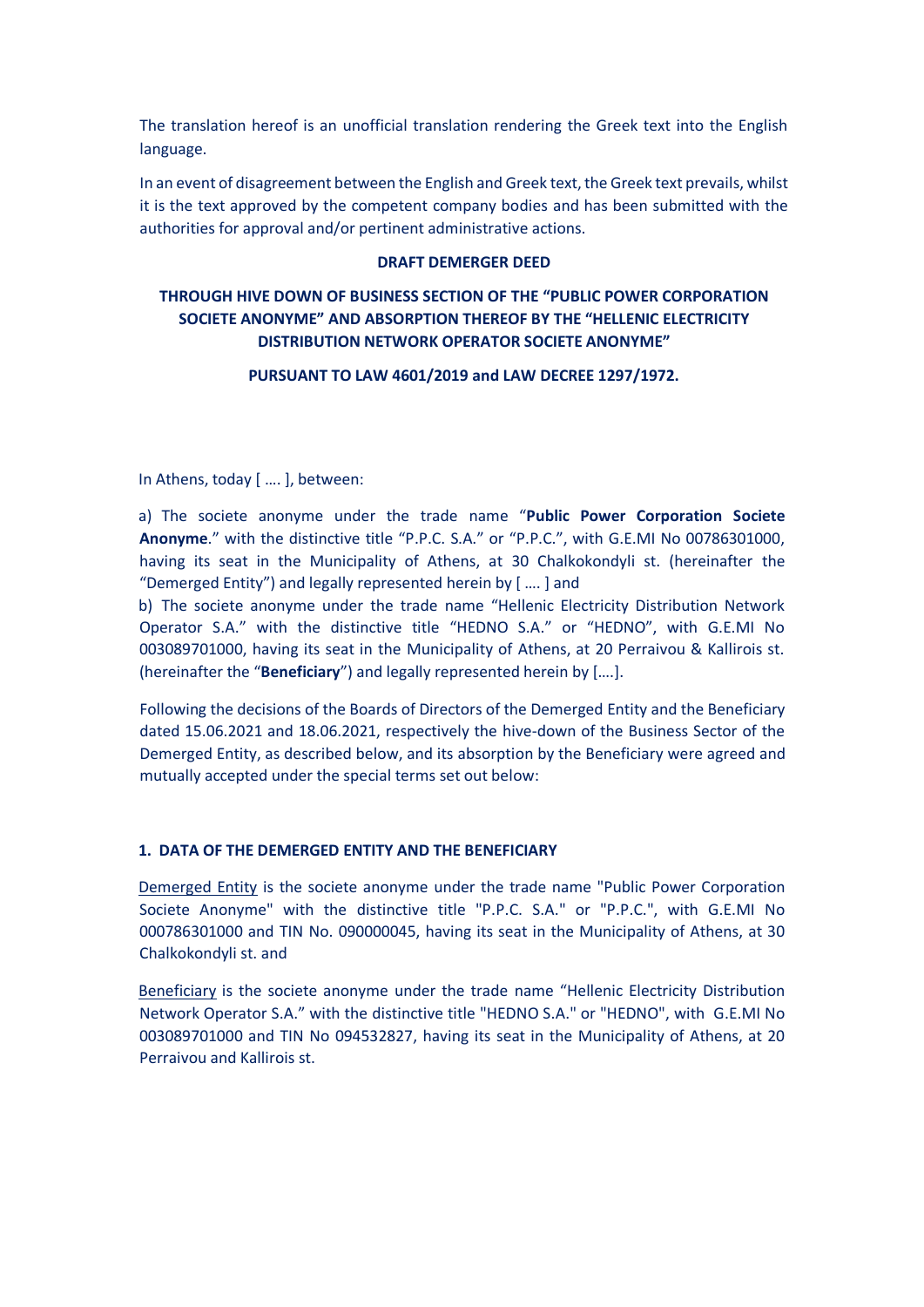# **2 DEMERGER FORM: HIVE-DOWN OF BUSINESS SECTOR AND ABSORPTION THEREOF - APPLICABLE LAW - DEMERGER RESULTS**

2.1 The demerger shall take the form of Business Sector hive-down and shall be carried out with absorption and more in particular through hive-down of the Demerged Entity's Business Sector and its contribution to the Beneficiary, pursuant to the provisions of articles 4 and 54- 73 of Law 4601/2019 in conjunction with Law Decree 1297/1972. The demerger shall be effected based on the financial data of the transformation balance sheet dated 31.03.2021 (reference date), which were used as a basis for the valuation of the assets of the Demerged Entity's hived-down and contributed to the Beneficiary Business Sector.

2.2 In particular, the demerger shall concern the hive-down of the electricity distribution network Sector of the Demerged Entity (the "Business Sector") which includes the overall activities of the independent operation of the Hellenic Electricity Distribution Network (HEDN) of the Demerged Entity that comprise the ownership of HEDN, including the immovable assets and other assets of the Business Sector and the Network of the Non-Interconnected Islands (as set out in L.4001/2011), the related liabilities and other liabilities, with the exception of the High Voltage Network of Crete including the related fixed assets. The existing fiber optic network, the related assets and the related rights and liabilities as well as the right to deploy fiber optics or other types of electronic communication networks on HEDN shall not be part of the Business Sector. PPC S.A. shall remain the Network Operator and shall be liable to grand rights of access and rights of way to third parties, as specifically set out in L.4463/2017. The assets of the hived-down Business Sector, which shall be transferred to the Beneficiary, are recorded in the transformation balance sheet dated 31/3/2021 (Annex I) and are valuated for the purposes of the demerger in accordance with Valuation Report mentioned below.

2.3 On the date of registration with the General Electronic Commercial Registry (G.E.MI) of the resolutions of the general meetings of the Demerged Entity and the Beneficiary on the approval of the demerger, pursuant to article 66 of L. 4601/2019, the final demerger deed by the societes anonymes taking part in the demerger, which shall be drawn up as a notarial deed, the related approval decision by the competent authority under article 69 of L. 4601/2019 for the completion of the publicity formalities of article 68 of L.4601/2019 as well as of the rest of documents as prescribed by law for each of the companies taking part in the demerger (hereinafter "**Demerger Date**"), the process of the demerger shall be concluded with the followings results for the Demerged Entity and the Beneficiary:

I. The Beneficiary shall be substituted by the Demerged Entity ipso jure and without any other formalities as universal successor, pursuant to article 70 par. 2 of L. 4601/2019, in all property transferred to it (assets and liabilities of the hived-down Business Sector) and shall be the sole owner, occupier, possessor and holder of all assets, as this is reflected in the Transformation Balance Sheet dated 31/3/2021. In the context of the universal succession, the Beneficiary shall acquire all rights, obligations and in general all legal relationships of the hived-down Business Sector or those related thereto, including any administrative licenses issued in the name of the Demerged Entity by Public/independent Authorities which concern the hived-down Business Sector. All other rights, obligations, intangible assets, claims and in general any other assets or liabilities relating to the hived-down Business Sector are transferred to the Beneficiary, without any specific reference to the Final Demerger Deed which shall be drawn up as a notarial deed, being required. In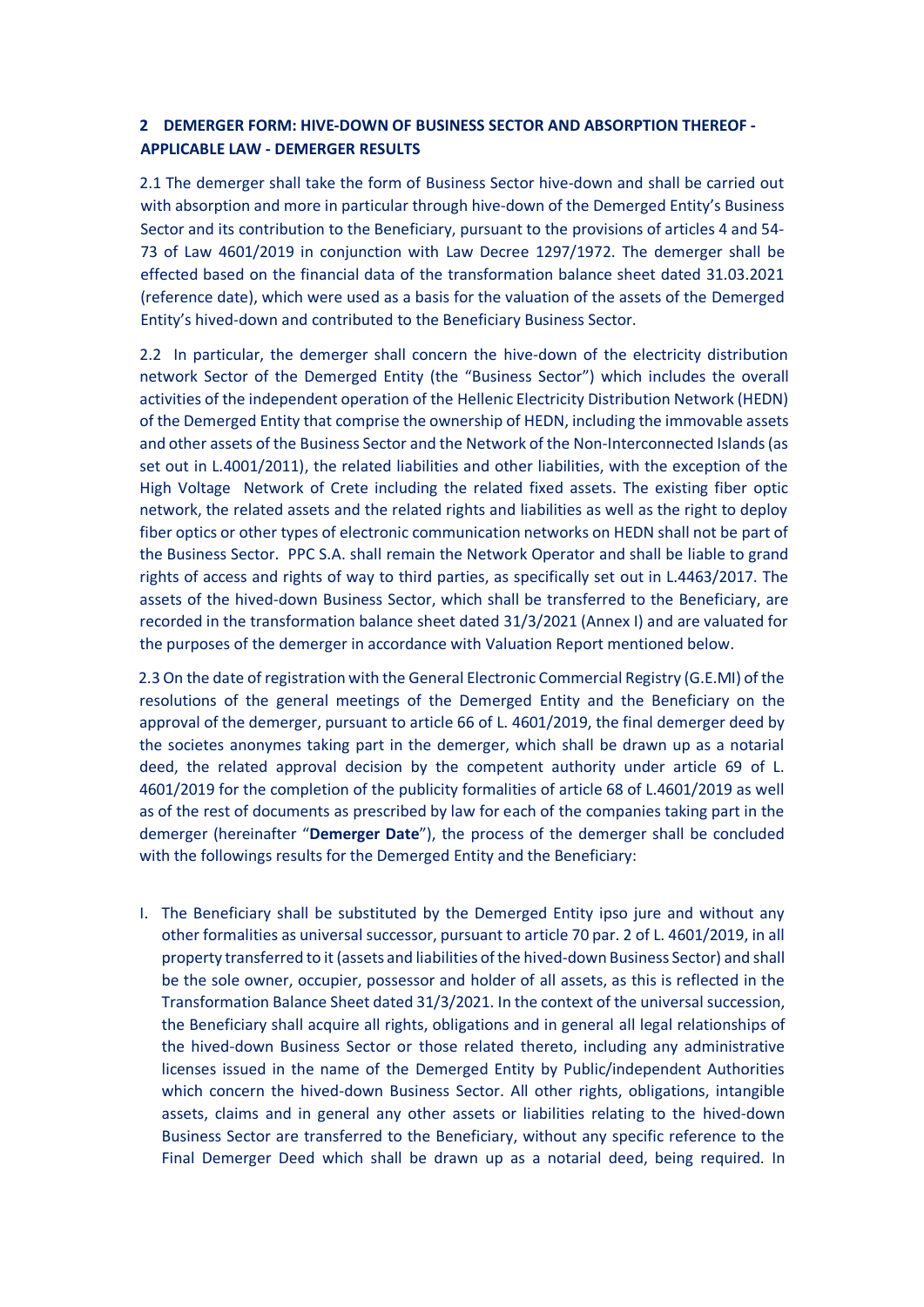addition, all contracts, agreements, legal acts that have been concluded between the Demerged Entity and any third natural or legal person and are related to the hived-down Business Sector are transferred to the Beneficiary and shall be continued by the latter under the same terms and agreements. Assets, any kind of licenses, rights, claims or legal relationships of the Demerged Entity related to the hived-down Business Sector are transferred to the Beneficiary even if they are not explicitly mentioned in the Transformation Balance Sheet of Annex I.

It is clarified that in the event of any assets, rights, obligations and in general assets or liabilities or legal relationships of the hived-down Business Sector or relating thereto that are governed by foreign law, which does not recognize the universal succession on Business Sectors to be hived down as provided for by the Greek law, the following shall apply: the Demerged Entity and the Beneficiary shall proceed to any necessary actions in order to conclude the transfer of the said assets, rights, obligations, and legal relationships to the Beneficiary pursuant to the provisions of the applicable law, as in force from time to time.

To the extent that it is not possible to transfer those mentioned hereinabove to the Beneficiary Entity pursuant to the above, on one hand in relation to nontransferable obligations, the Beneficiary shall expressly and irrevocably undertake to fulfil such obligations, to remit to the Demerged entity any amounts attributable to it without any undue delay and to compensate the Demerged Entity for any cost or damage that may result due to its failure to fulfill these obligations; on the other hand in relation to rights, the Demerged entity shall expressly and irrevocably undertake to collect or liquidate these amounts, in accordance with the Beneficiary's instructions, shall not have the right to reinvest the above amounts, and shall subsequently deliver the liquidation proceeds to the Beneficiary without any undue delay; however there shall be no obligation to remit any amount to the Beneficiary before collecting it. Moreover, the Demerged Entity shall not dispose of any such assets in any other way than to secure their corresponding remittance to the Beneficiary and subject to the prior written consent of the Beneficiary.

II. Any pending lawsuits of the Demerged Entity, which relate to the hived-down Business Sector, shall be continued ipso jure by the Beneficiary or against it, without any specific reference being required on the part of the Beneficiary for the continuation of the proceedings, and no legal interruption of the trial shall take place as a result of the Demerger.

III. The Demerged entity shall become shareholder of the Beneficiary by receiving shares issued by the Beneficiary, as these are detailed below (under 3 "*SHARE CAPITAL – SHARE EXCHANGE RATIO*").

2.4 The valuation of the overall assets of the hived-down Business Sector of the Demerged Entity (assets-liabilities), as these appear in the Valuation Report of the hived-down Business Sector dated 29.06.2021, in accordance with article 17 of L. 4548/2018, was conducted by the chartered auditors of the auditing firm "Grant Thornton Chartered Auditors and Management Consultants Societe Anonyme" who drew up the Valuation Report of the assets and liabilities of the hived-down Business Sector of the Demerged Entity dated 29.06.2021 (hereinafter referred to as **"Valuation Report"**) (Annex II).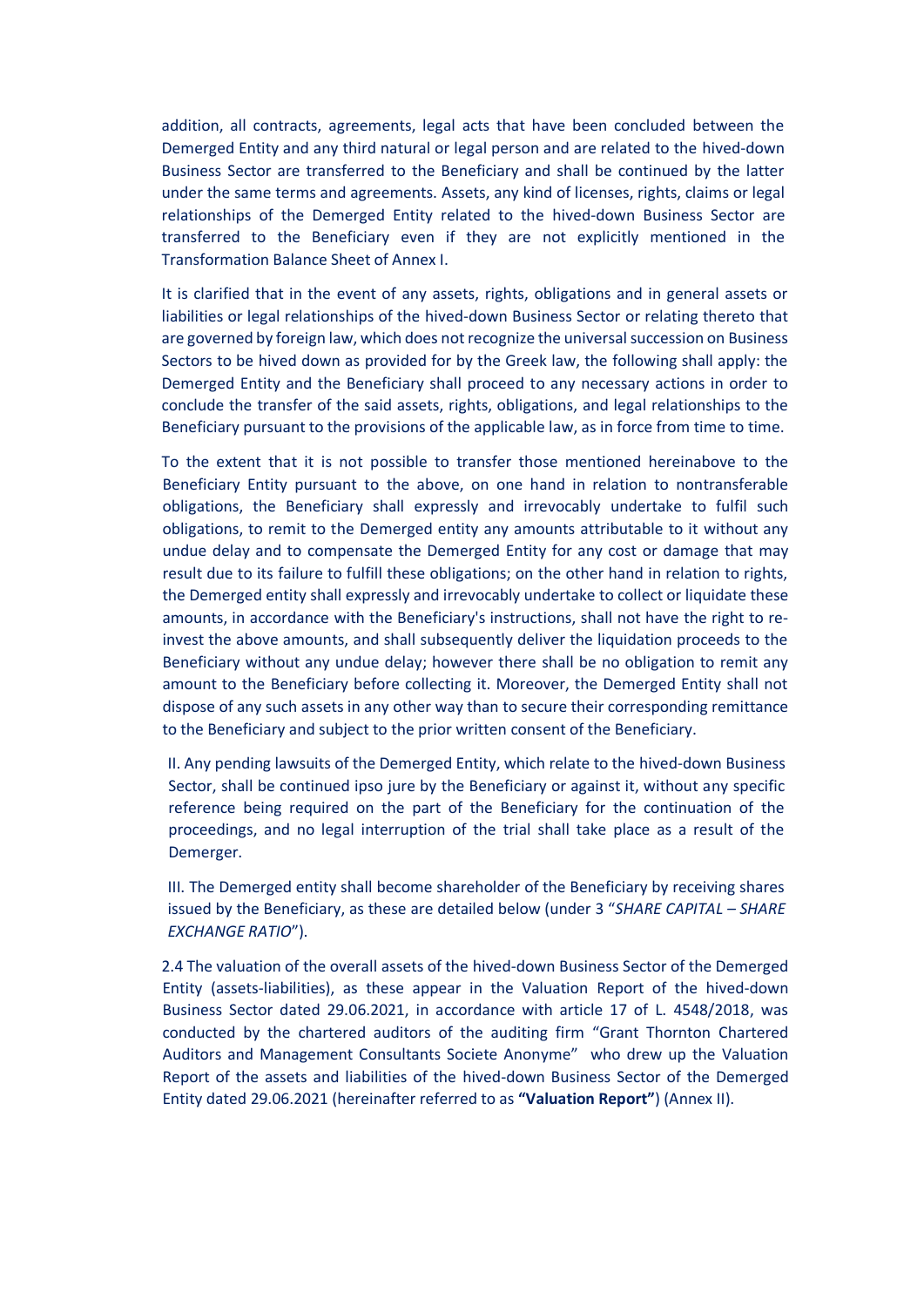### **3. SHARE CAPITAL - SHARE EXCHANGE RATIO**

3.1. According to the Valuation Report the net position of the hived-down Business Sector amounts to EUR 953,662,960.00.

3.2. The share capital of the Beneficiary currently amounts to EUR 37,552,010.00, divided into 3,755,201 registered shares with nominal value EUR10 each.

3.3. Due to the hive-down of the Business Sector from the Demerged Entity and its absorption by the Beneficiary, and according to the financial data of the Transformation Balance Sheet and the Valuation Report, the share capital of the Beneficiary shall be increased by the amount of EUR953,662,960.00 with the issuance of 95,366,296 new common registered shares, with nominal value EUR10 each, all of which will be received by the Demerged Entity on the Demerger Date. Therefore, the total share capital of the Beneficiary entity shall be as follows:

EUR 991,214,970 divided into 99,121,497 shares with nominal value EUR10 each.

For the said capital increase, the Beneficiary's articles of absorption shall be amended with the latter being obliged, upon conclusion of the Business Sector's contribution, to deliver directly to the Demerged Entity 95,366,296 shares of its issuance with nominal value EUR10 each, on which the Demerged Entity will acquire full ownership, possession and occupation, thus remaining the sole 100% shareholder of the Beneficiary and indirectly the asset holder of the hived-down Business Sector, as well as to take any necessary actionsin order for the Demerged Entity to be registered as the sole shareholder in the register of shareholders kept by the Beneficiary, pursuant to article 40 par. 2 L. 4548/2018. During the delivery of the shares, a share delivery and acceptance protocol shall be signed by the legal representatives of the Demerged Entity and the Beneficiary or by any other person legally authorized to this purpose. The companies taking part in the demerger shall undertake to fulfill any other necessary procedure for the conclusion of the above shares' issuance and the cancellation of the old/delivery of new securities to the Demerged Entity.

Given that in return for the contribution of the hived-down Business Sector, the Demerged Entity shall receive all the new shares of the Beneficiary, while it is already the sole shareholder of the Beneficiary and therefore the Demerged Entity will indirectly remain the asset holder of the hived-down Business Sector, the exchange ratio has no practical implications and the terms of the demerger shall only be deemed fair and reasonable.

### **4. RIGHT TO PROFIT SHARING**

The shares of the Beneficiary which shall be acquired by the Demerged Entity, as set out hereinabove, shall give the latter the right to profit sharing in relation to any distribution of dividend that may take place from the Demerger Date onwards.

# **5. ACTIONS AND FINANCIAL RESULTS OF THE DEMERGED ENTITY FROM 31.3.2021 UNTIL THE DEMERGER DATE**

All actions and transactions of the Demerged Entity pertaining to the Business Sector until the completion of the demerger shall be deemed, in terms of accounting, to have been conducted for its account and not for the account of the Beneficiary, while the financial results in the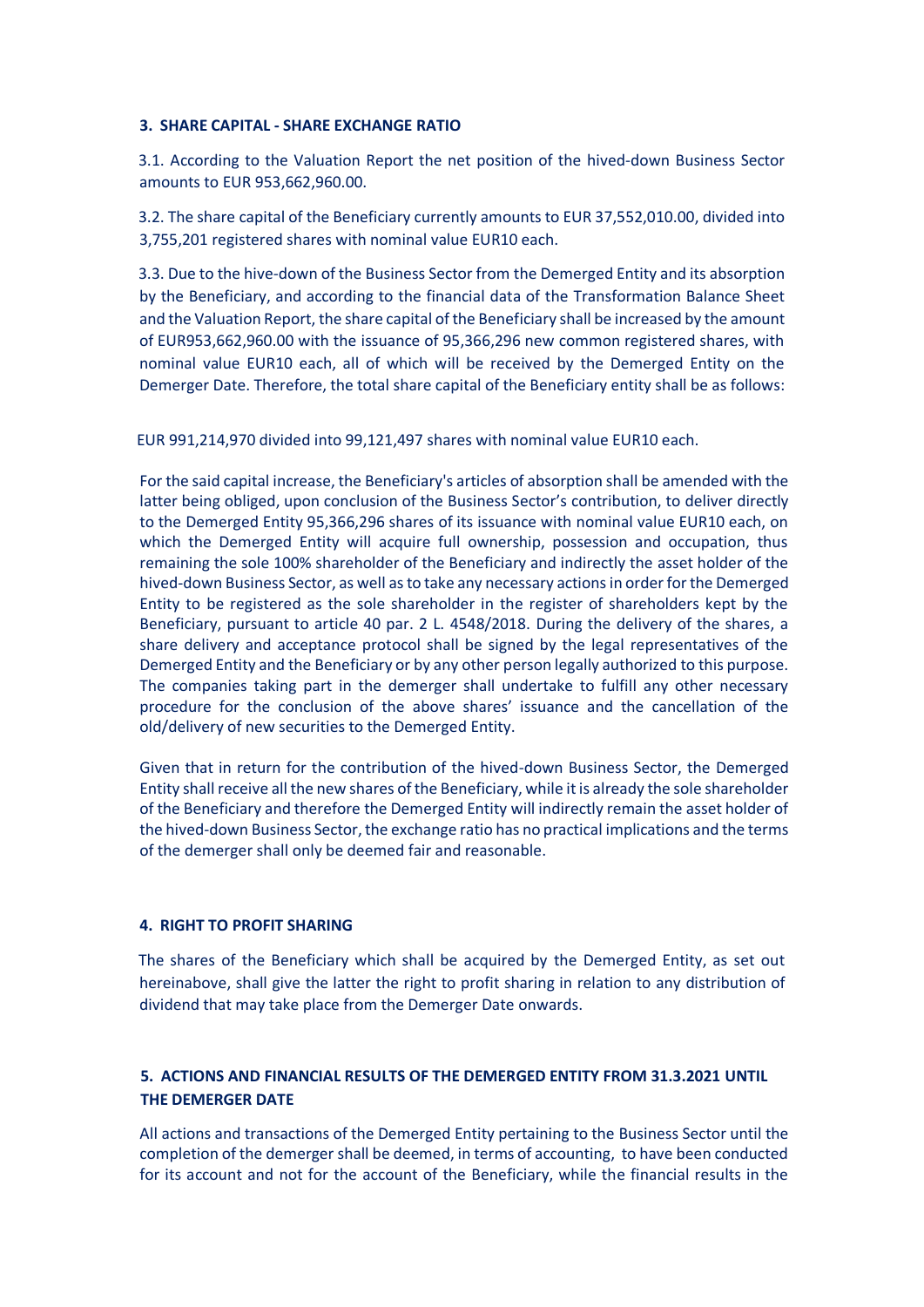intervening period, that is from 31.03.2021 until the Demerger Date, will exclusively benefit or be borne by the Demerged Entity. If in the said intervening period the Demerged Entity generates profits, these will belong to the same, while if in this period it generates losses, these will be covered by the Demerged Entity through payment in cash of an amount equal to the loss.

## **6. PARTICULAR ADVANTAGES AND RIGHTS**

No particular advantages are granted to the Demerged Entity, including the hived-down Business Sector, and more specifically to the members of the Board of Directors and the internal auditors of the Demerged Entity and to the experts designated by the Demerged Entity, under the Articles of Incorporation and the resolutions of the General Meeting of the Shareholders of the Demerged Entity as well as under the present demerger deed.

In witness whereof, the present Draft Demerger Deed was drawn up and duly signed by the representatives of the Demerged Entity and the Beneficiary, and shall be published pursuant to the applicable provisions.

For the **"PUBLIC POWER CORPORATION S.A."** For the **"HELLENIC ELECTRICITY DISTRIBUTION NETWORK OPERATOR S.A."**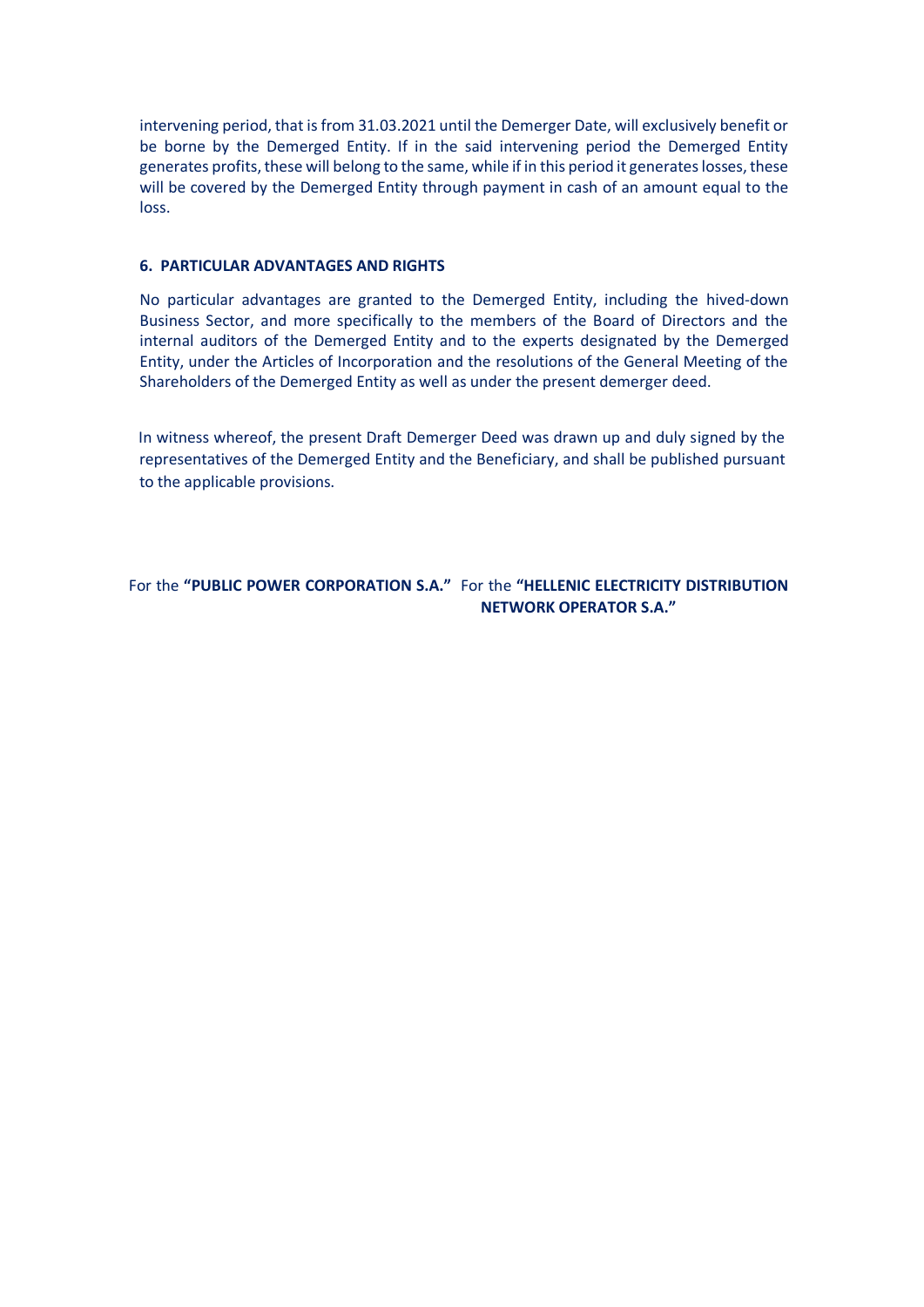#### **ANNEX I**

## **Transformation Balance Sheet of the hived-down Business Sector**

### **Transformation Balance Sheet**

| Amounts in € on 31/3/2021 | <b>IFRS Value</b> |  |  |
|---------------------------|-------------------|--|--|
| Tangible fixed assets     | 4.601.322.731,62  |  |  |
| Other intangible assets   | 167,88            |  |  |
| Trade receivables         | 50.929.749.09     |  |  |
| Other receivables         | 63.982.529,33     |  |  |
| <b>Total assets</b>       | 4.716.235.177,92  |  |  |
| Deferred tax liability    | 612.372.403,00    |  |  |
| Debt                      | 1.471.915.206,35  |  |  |
| Subsidies                 | 37.044.816,13     |  |  |
| Consumer contribution     | 1.822.630.172,58  |  |  |
| Trade payables            | 104.091.836,51    |  |  |
| Other payables            | 15.013.596,29     |  |  |
| <b>Total liabilities</b>  | 4.063.068.030,86  |  |  |
| Net worth                 | 653.167.147,06    |  |  |

#### **Valuation LD 1297/2972**

| Amounts in € on 31/3/2021 | <b>IFRS</b> value | Valuation        | <b>Difference</b> |
|---------------------------|-------------------|------------------|-------------------|
| Tangible fixed assets     | 4.601.322.731,62  | 4.863.652.063.24 | 262.329.331,62    |
| Other intangible assets   | 167,88            | 140,00           | (27, 88)          |
| Trade Receivables         | 50.929.749,09     | 50.929.749.09    |                   |
| <b>Other Receivables</b>  | 63.982.529,33     | 63.982.529,33    |                   |
| <b>Total assets</b>       | 4.716.235.177,92  | 4.978.564.481.66 | 262.329.303,74    |
| Deffered tax liability    | 612.372.403.00    | 573.757.463,72   | (38.614.939,28)   |
| Debt                      | 1.471.915.206.35  | 1.472.363.636.43 | 448.430.08        |
| <b>Subsidies</b>          | 37.044.816.13     | 37.044.816.13    |                   |
| Customers' contribution   | 1.822.630.172,58  | 1.822.630.172.58 |                   |
| Trade payables            | 104.091.836.51    | 104.091.836.51   |                   |
| Other payables            | 15.013.596,29     | 15.013.596,29    |                   |
| <b>Total liabilities</b>  | 4.063.068.030.86  | 4.024.901.521.66 | (38.166.509, 20)  |
| Net worth                 | 653.167.147.06    | 953.662.960,00   | 300.495.812,94    |